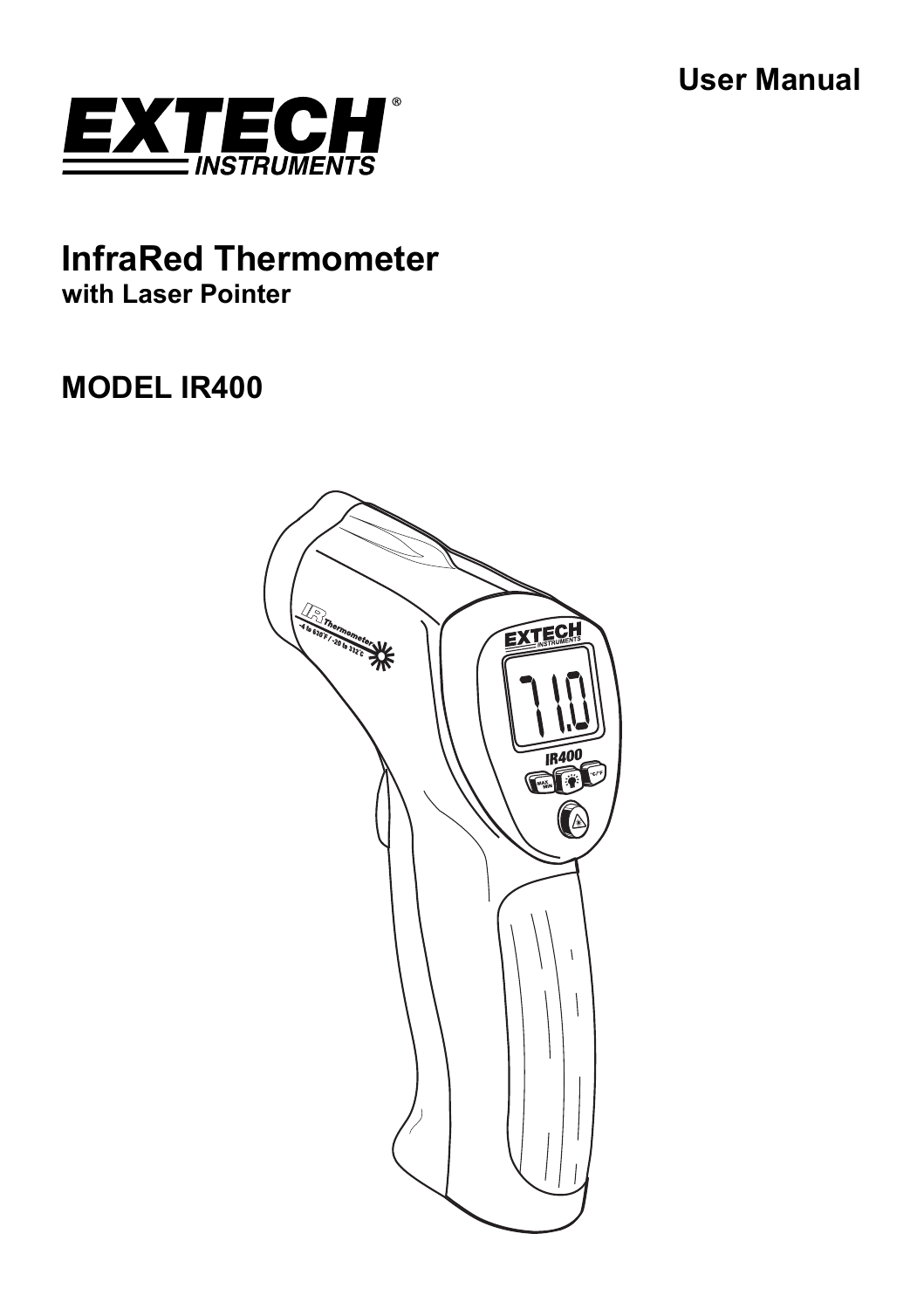## *Introduction*

Congratulations on your purchase of the Model IR400 IR Thermometer. The IR400 is capable of non-contact (infrared) temperature measurements at the touch of a button. The built-in laser pointer increases target accuracy while the backlit LCD and handy push-buttons combine for convenient, ergonomic operation. This meter is shipped fully tested and calibrated and, with proper use, will provide years of reliable service.

### *Safety*

- Use extreme caution when the laser pointer beam is on
- Do not point the beam toward anyone's eye or allow the beam to strike the eye from a reflective surface
- Do not use the laser near explosive gases or in other potentially explosive areas



### *Meter Description*

#### **Meter Description**

- 1. Laser pointer beam
- 2. IR Sensor
- 3. Measurement Trigger
- 4. Battery Compartment
- 5. LCD Display
- 6. Push-buttons
- 7. Handle Grip



#### **Display Description**

- 1. Temperature scan in progress (trigger held)
- 2. Last reading held (trigger released)
- 3. Laser pointer ON
- 4. Emissivity (0.95 fixed)
- 5. Max or MIN value displayed
- 6. Temperature display
- 7. Low battery icon (replace battery)
- 8. Temperature units

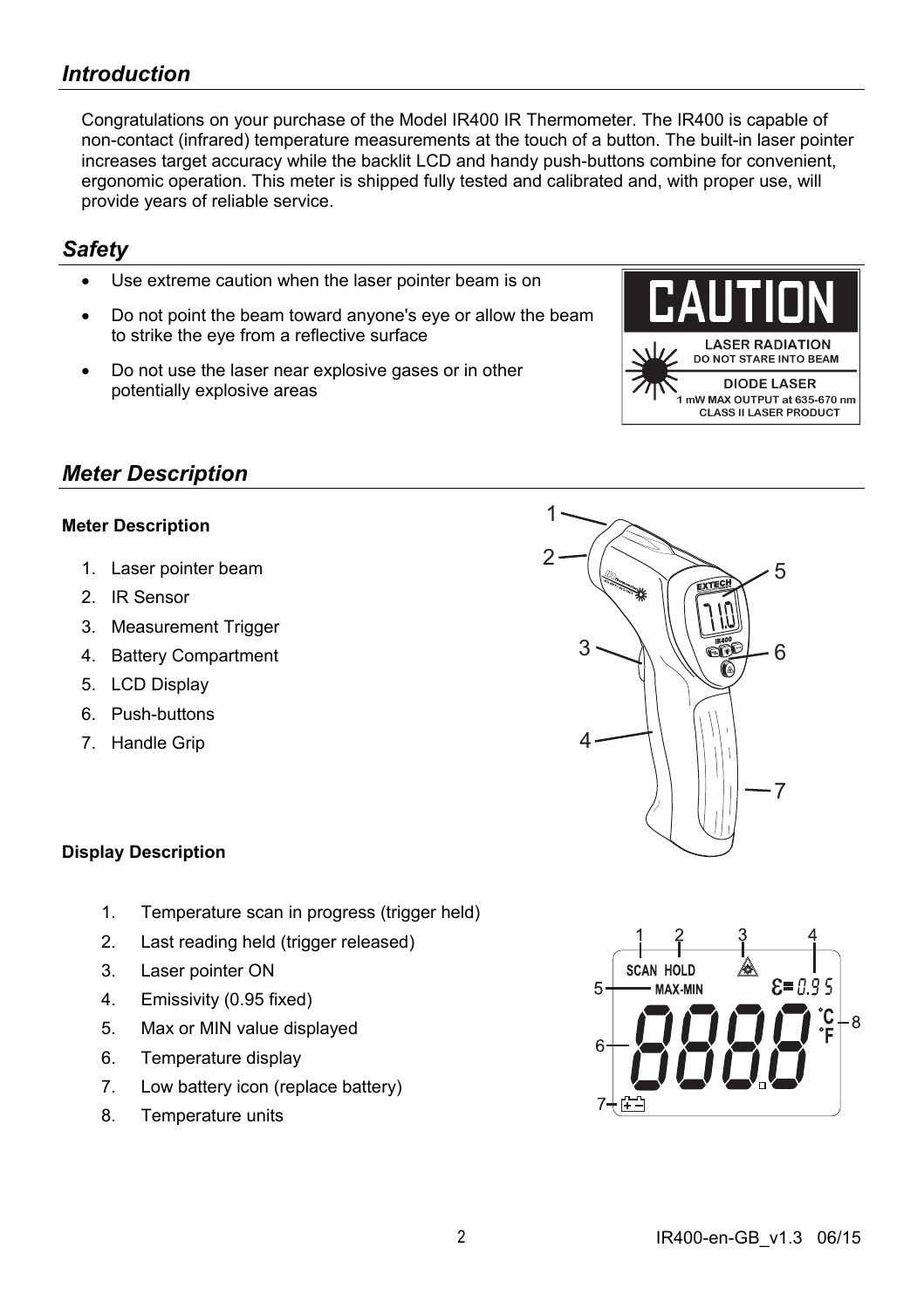## *Operating Instructions*

#### **Basic IR Measurements**

- 1. Hold the meter by its handle and point it toward the surface to be measured.
- 2. Pull and hold the trigger to turn the meter on and begin testing. The temperature reading, the flashing 'SCAN' icon, the unit of measure, and  $\epsilon$  = 0.95 will appear.
- 3. Release the Trigger and the reading will hold for approximately 10 seconds (HOLD will appear on the LCD) after which the meter will automatically shut off..

#### **Laser Pointer**

- 1. When the trigger is pressed, the laser pointer will turn on and identify the spot being measured. The  $\triangle$  icon on the display indicates that the pointer is on.
- 2. To turn the laser pointer off, press the  $\bigotimes$  button while scanning. Press the button again to turn the pointer back on.

#### **MAX - MIN**

The Max / Min feature provides a means to display the highest (MAX) or lowest (MIN) temperature measured during a scan.

- 1. While the trigger is pressed, press the MAX/MIN button. The "**MAX**" icon will appear and the maximum measured temperature will appear in the display. The displayed temperature will not change until a higher temperature is measured.
- 2. Press the MAX/MIN button again and the "**MIN**" icon will appear. The minimum temperature only will be displayed
- 3. Press the MAX/MIN button again to return to a real time display.

#### **Temperature Units C/F**

To change the temperature units, press and release the trigger. Momentarily press the C/F button and the temperature unit will change.

#### **Backlight**

When the meter is on, press the  $\check{\check{\mathbb{V}}}$  backlight button to turn the backlight on. Press the button again to turn the backlight off.

Note: Constant use of the backlight feature will reduce battery life.

#### **Over-Range Indication**

If the temperature measurement exceeds the specified temperature range, the thermometer will display "HI" or "LO" in place of a temperature reading.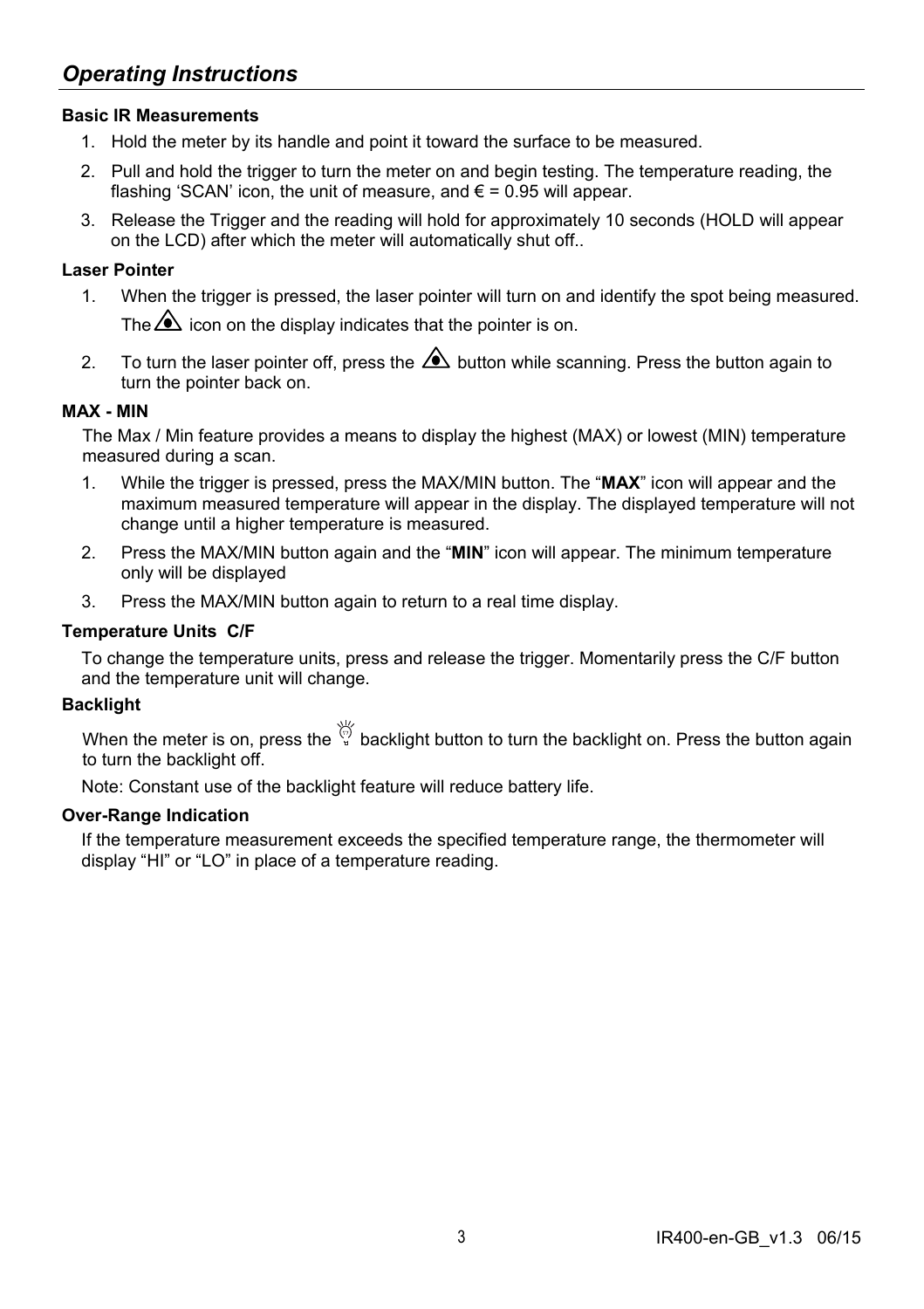#### **Field of View**

The meter's field of view is 8:1. For example, if the meter is 8 inches from the target (spot), the diameter of the target must be at least 1 inch. Other distances are shown in the field of view diagram. Note that measurements should normally be made as close as possible to the device under test. The meter can measure from moderate distances but the measurement may be affected by external sources of light. In addition, the spot size may be so large that it encompasses surface areas not intended to be measured.



## *Battery Replacement*

When the battery symbol  $\mathbb{H}^1$  appears in the display, replace the meter's 9V battery. The battery compartment is located behind the panel that surrounds the meter's trigger. The panel can be pried open near the trigger and folded down as shown in the diagram. Replace the 9V battery and close the battery compartment cover.



You, as the end user, are legally bound (**EU Battery ordinance**) to return all used batteries, **disposal in the household garbage is prohibited!** You can hand over your used batteries / accumulators at collection points in your community or wherever batteries / accumulators are sold!

**Disposal:** Follow the valid legal stipulations in respect of the disposal of the device at the end of its lifecycle

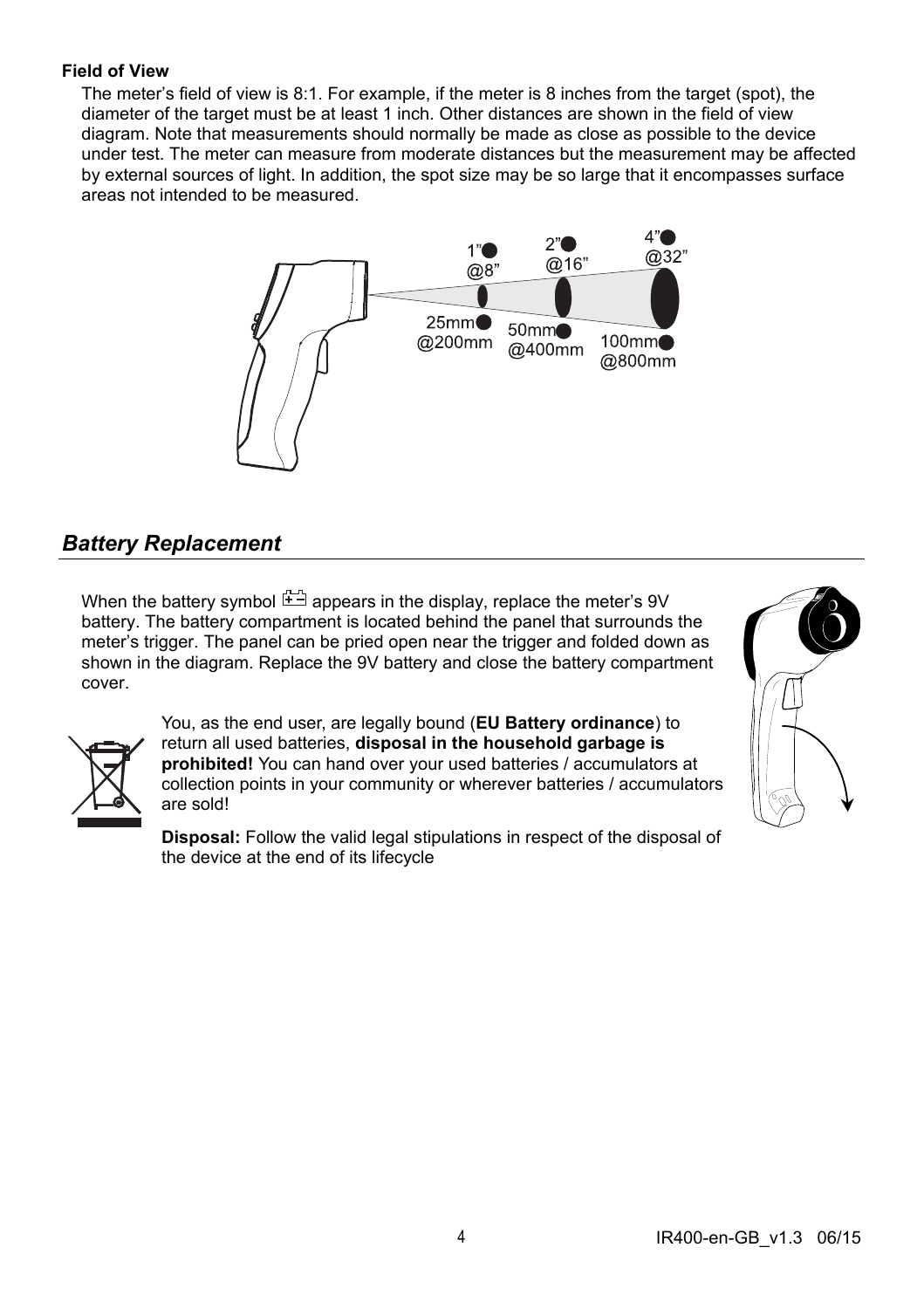#### **IR Measurement Notes**

- 1. The object under test should be larger than the spot (target) size calculated by the field of view diagram (printed on the side of the meter and in this guide).
- 2. Before measuring, be sure to clean surfaces that are covered with frost, oil, grime, etc.
- 3. If an object's surface is highly reflective, apply masking tape or flat black paint to the surface before measuring. Allow time for the paint or tape to adjust to the temperature of the surface it is covering.
- 4. Measurements can not be made through transparent surfaces such as glass. The surface temperature of the glass will be measured.
- 5. Steam, dust, smoke, etc. can obscure measurements.
- 6. The meter automatically compensates for deviations in ambient temperature. However, it can take up to 30 minutes for the meter to adjust to extremely wide changes.
- 7. To find a hot spot, aim the meter outside the area of interest then scan across (in an up and down motion) until the hot spot is located.

#### **Emissivity and IR Measurement Theory**

IR Thermometers measure the surface temperature of an object. The thermometer's optics sense emitted, reflected, and transmitted energy. The thermometer's electronics translate the information into a temperature reading which is then displayed on the LCD.

The amount of IR energy emitted by an object is proportional to an object's temperature and its ability to emit energy. This ability is known as emissivity and is based upon the material of the object and its surface finish. Emissivity values range from 0.1 for a very reflective object to 1.00 for a flat black finish. For the Model IR400, the emissivity is set to 0.95 which is correct for 90% of typical IR measurement applications.